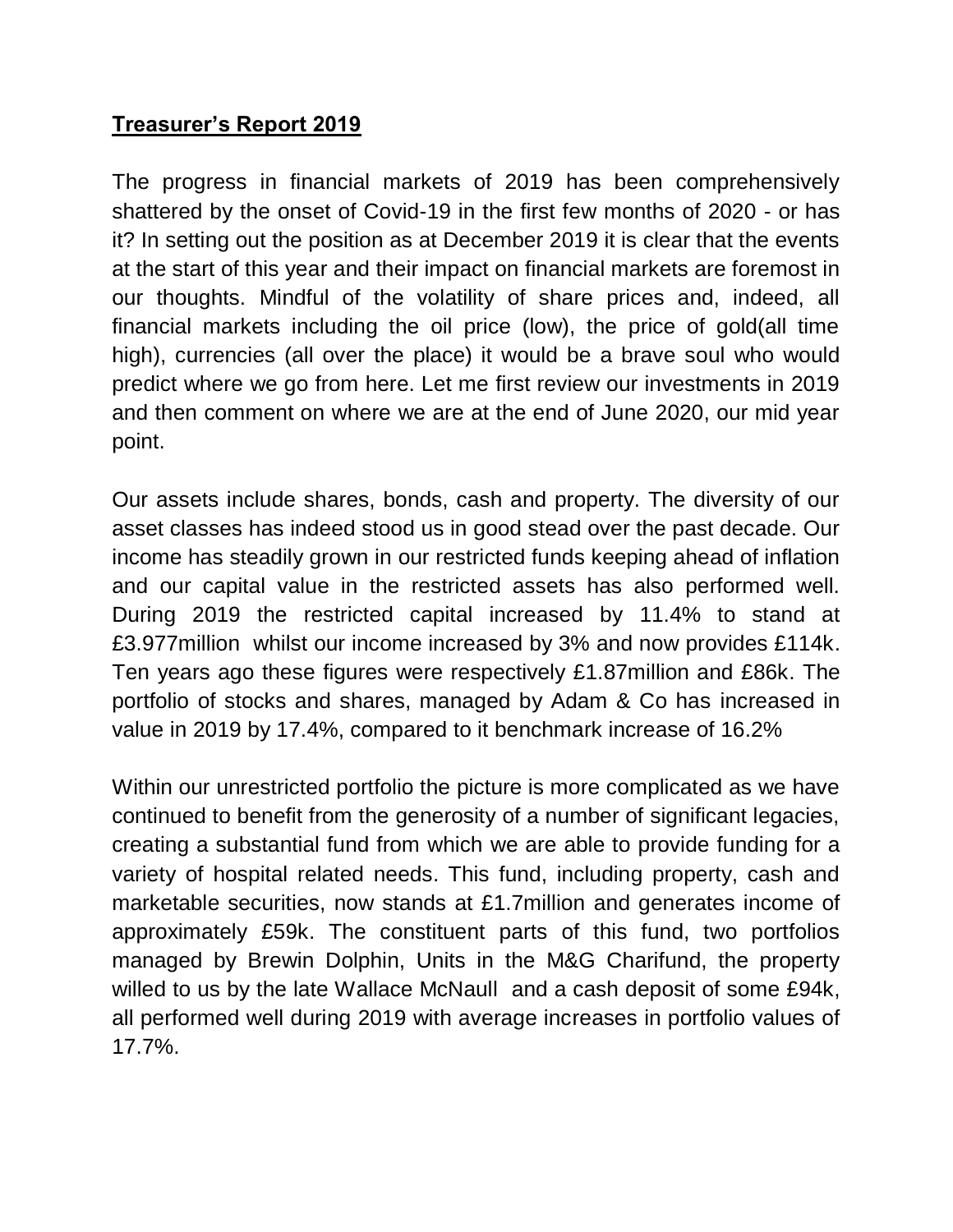At 31st December our total assets were valued at £5.675 million and generated a total income of £173k. What then, has happened since the year end, what accountants refer to as "post balance sheet events"? Perhaps surprisingly, the comparable figure for capital value remains largely unchanged. This reflects the benefits of the diversity of multiple asset classes in which our funds are invested. The outlook for income is less certain as a number of the companies in which our funds are invested have reduced their dividends to conserve cash in their balance sheets, whilst our property rental is only slightly diminished and the bonds (fixed interest) in which we are invested have, by their very nature, continued to pay their dividends at their fixed rate.

Our accounts are prepared by Margaret Wallace of D.T. Carson & Co. During the pandemic it has been difficult to arrange the usual meetings where information is exchanged and queries answered. Home working became the norm which further exacerbated the difficulties of completing the process. I would like to express our gratitude to Mrs. Wallace for working in these trying circumstances to meet our required deadlines.

The income from our restricted funds is, by High Court Settlement of 1952, to be used by the Northern Health and Social Care Trust for the benefit of the Robinson Memorial Hospital. Over recent years this income has accumulated and at 31<sup>st</sup> December 2019 stood at £1.35million. When you add to that the funds due to NHSCT from Robinson Investments of £355,000 the current total stands at £1.705million. As our Honarary Secretary/Chairman has reported, the NHSCT is on track to bring forward a plan to transform the facilities for patients on the site and invest this accumulated sum. Such projects take a little time to come to fruition and our restricted fund will continue to generate further cash to help to complete this planned work. In addition, the Robinson Board has committed to provide £50k per annum from our unrestricted fund to meet revenue expense when the project is completed and staffing levels are settled. These investments demonstrate the value of having a charitable Board with funds available to enhance the work of our dedicated staff at the hospital.